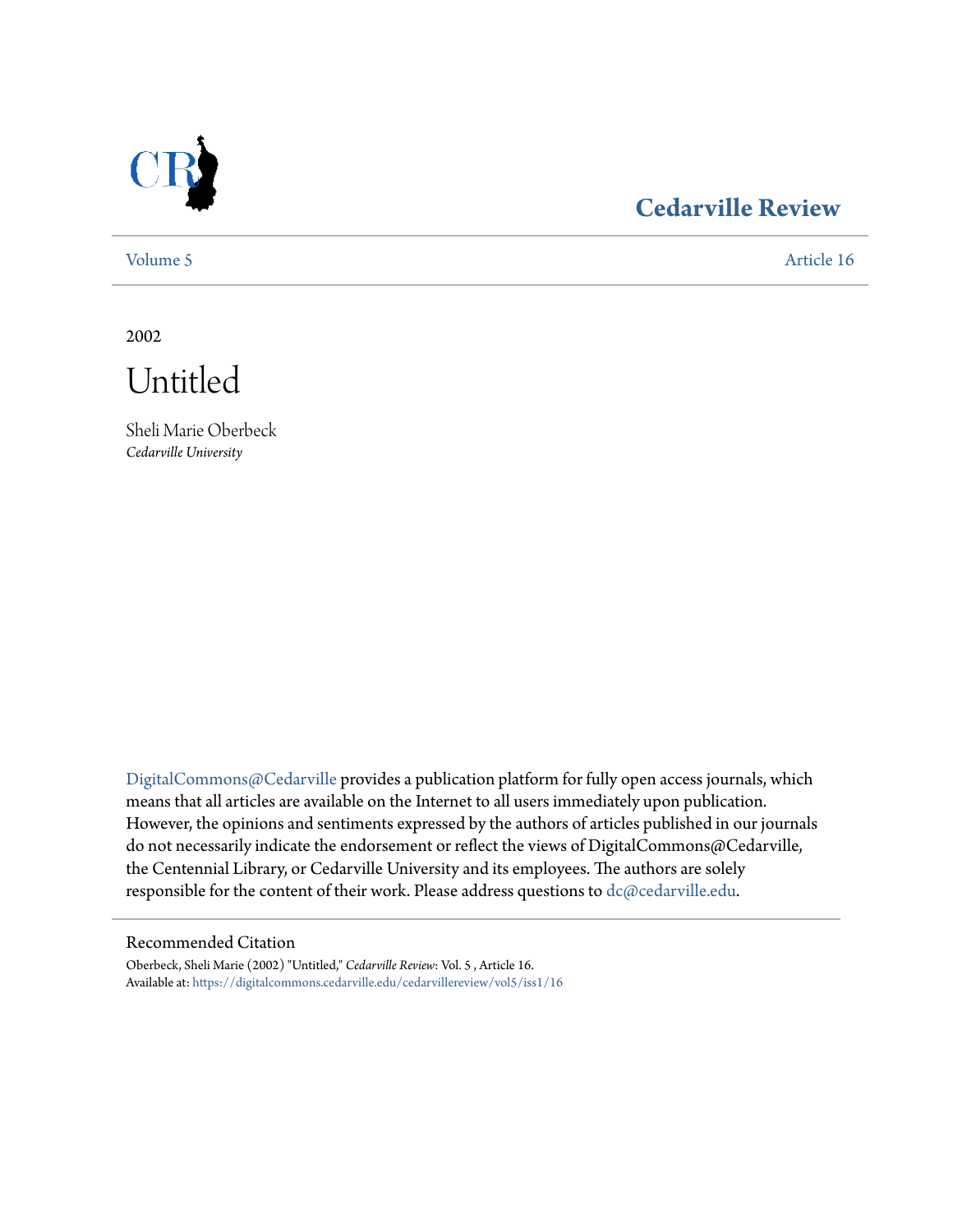# Untitled

Browse the contents of [this issue](https://digitalcommons.cedarville.edu/cedarvillereview/vol5/iss1) of *Cedarville Review*.

## **Keywords**

Photography

## **Creative Commons License**  $\bigcirc$   $\circ$

This work is licensed under a [Creative Commons Attribution-Noncommercial-No Derivative Works 4.0](http://creativecommons.org/licenses/by-nc-nd/4.0/) [License.](http://creativecommons.org/licenses/by-nc-nd/4.0/)

## **About the Contributor (Optional)**

Sheli Marie Oberbeck is a senior English major. Sheli plans to pursue a career in world missions.

Follow this and additional works at: [https://digitalcommons.cedarville.edu/cedarvillereview](https://digitalcommons.cedarville.edu/cedarvillereview?utm_source=digitalcommons.cedarville.edu%2Fcedarvillereview%2Fvol5%2Fiss1%2F16&utm_medium=PDF&utm_campaign=PDFCoverPages)

Part of the [Art and Design Commons,](http://network.bepress.com/hgg/discipline/1049?utm_source=digitalcommons.cedarville.edu%2Fcedarvillereview%2Fvol5%2Fiss1%2F16&utm_medium=PDF&utm_campaign=PDFCoverPages) and the [Photography Commons](http://network.bepress.com/hgg/discipline/1142?utm_source=digitalcommons.cedarville.edu%2Fcedarvillereview%2Fvol5%2Fiss1%2F16&utm_medium=PDF&utm_campaign=PDFCoverPages)